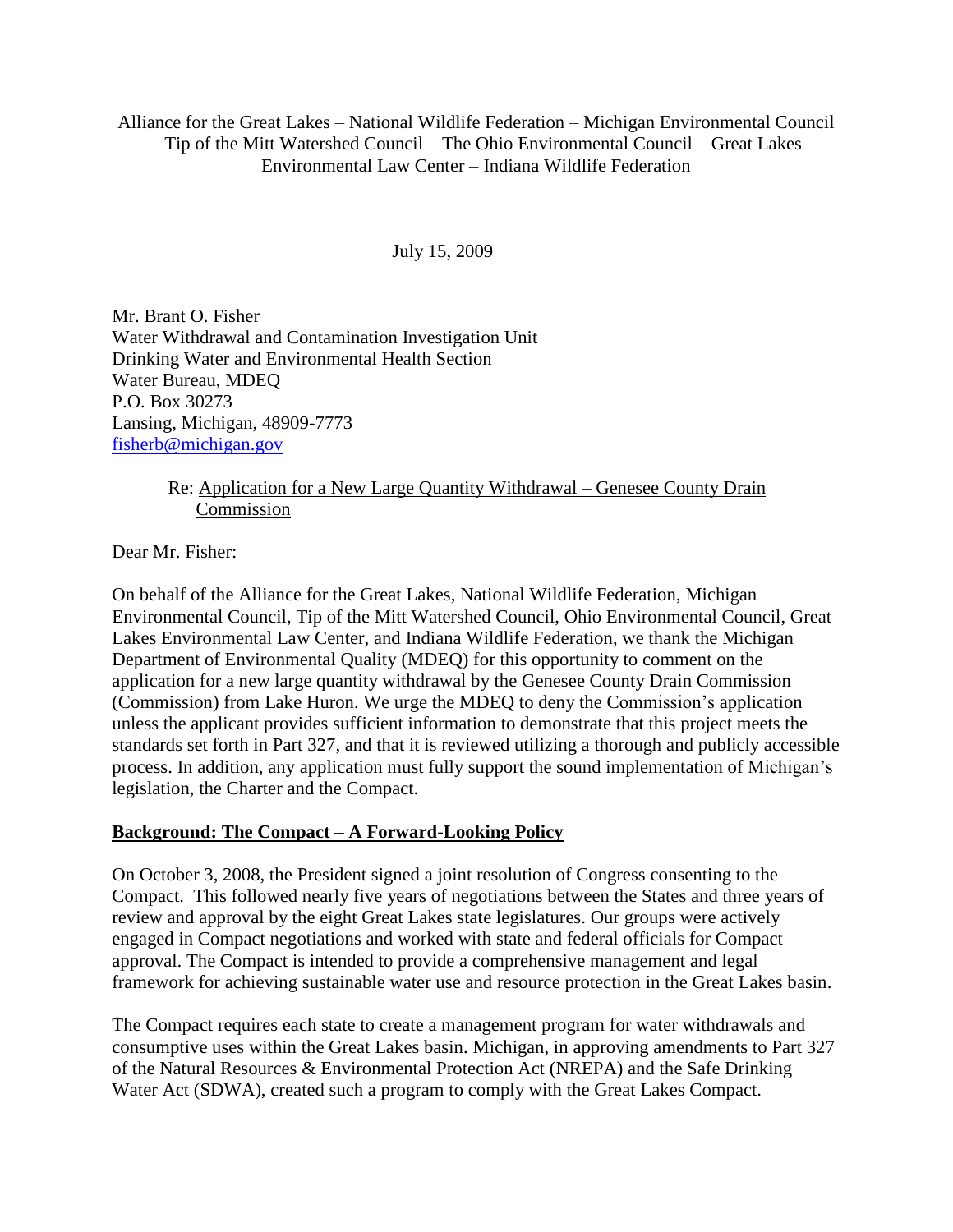### **Applicable Requirements**

Due to the size and location of the withdrawal, the Commission's proposal must comply with three sets of requirements: Michigan's permitting standards for withdrawals over 2 MGD; the Great Lakes-St. Lawrence River Basin Water Resources Compact; and the consultation procedures under the Great Lakes Charter of 1985.

As an initial matter, we note that the purpose of the withdrawal is to provide a public water supply. The proper permit for the Commission (or the ultimate supplier) to seek is a SDWA permit, not a stand-alone permit under Part 327 of NREPA. Indeed, the fact that community suppliers who hold a SDWA permit are not required to obtain a permit under Part 327 implies that suppliers should proceed through the SDWA. We request the department to direct the Commission to resubmit a more comprehensive application and proceed under the SDWA.

MCL 325.1004 of the SDWA requires suppliers of water to file the plans and specifications for a proposed waterworks system. As part of its review of these plans, MDEQ must consider the impact of the waterworks system if it provides new or increased total designed withdrawal capacity of more than 2 million gallons per day from the waters of the state. While the SDWA incorporates the standard of review in Part 327 of NREPA, the additional detailed information provided on the waterworks system under the SDWA is critical to determining whether the withdrawal complies with the Part 327 standard. For example, information required for the capacity assessment would help to determine whether the withdrawal amount is reasonable given the population growth expected for the area. And detailed plans for the system would help to determine whether the Commission can genuinely self-certify that it will comply with the conservation measures for public water suppliers.

We commend the MDEQ for recognizing that, while the prior notice and consultation provisions of the Compact are not yet effective, similar provisions in the Great Lakes Charter are in effect and prior notification was sent to the other nine Great Lakes parties.

# **New Withdrawal and Consumptive Use**

There seems to be some question as to whether the Commission's application is a request for a new withdrawal and consumptive use.

Section 324.32701(1)(dd) of Michigan's legislation defines "new or increased withdrawal capacity" as "new or additional water withdrawal capacity to supply a common distribution system that is an increase from *the person's* baseline capacity. New or increased capacity does not include maintenance or replacement of existing withdrawal capacity" (emphasis added). Presumably a similar definition is intended for the SDWA. This application for withdrawal is from a new entity with no baseline capacity at a new location. And, since Detroit's baseline capacity will not be reduced by 85 mgd, approval of this application creates new capacity to withdraw an additional 85 mgd from Lake Huron. While not necessarily practical in this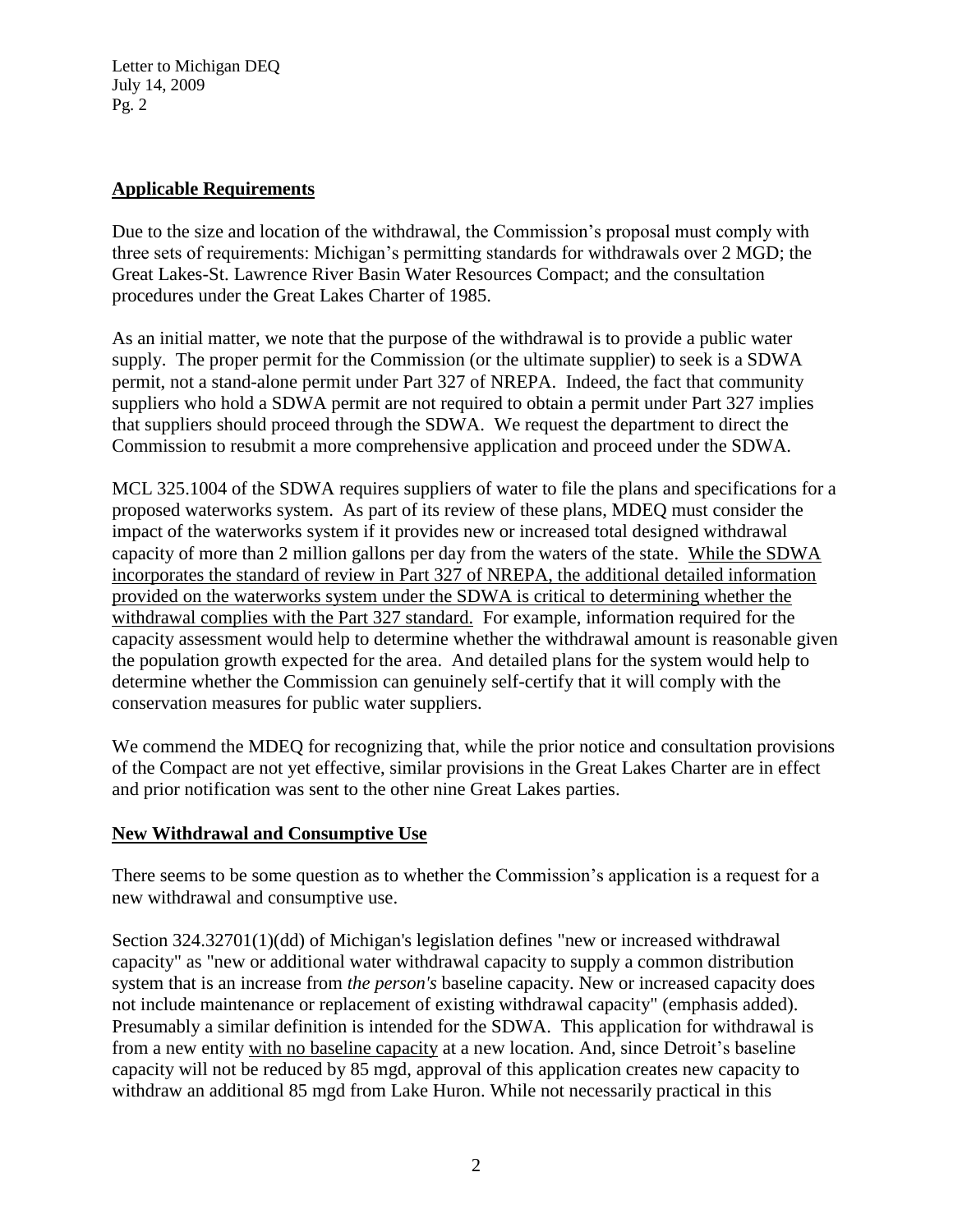economy, Detroit will be free to look for new customers to use the capacity no longer being used through the Genesee County system. Who knows what the future will bring? The Compact is for the long haul, not the short term situation. There should be no doubt that the Commission's application is for a new withdrawal and consumptive use.

### **Fails To Meet Compact's Water Conservation and Efficiency Requirements**

Under MCL 324.32723(6)(e), Michigan shall determine that the applicant has self-certified compliance with environmentally sound and economically feasible water conservation measures developed by the applicable water user's sector under section MCL 324.32708a or has selfcertified compliance with environmentally sound and economically feasible water conservation measures developed for the water use associated with that specific withdrawal. Presumably these measures are the "Guidelines for Generally Accepted Water Management Practices for the Public Water Supply Sector," which were developed by the Michigan Section of the American Water Works Association and adopted on January 18, 2008. They can be found on the MDEQ website: [http://www.michigan.gov/documents/deq/deq-wb-dwehs-wu-conservmeas](http://www.michigan.gov/documents/deq/deq-wb-dwehs-wu-conservmeas-pwss_231927_7.pdf)[pwss\\_231927\\_7.pdf](http://www.michigan.gov/documents/deq/deq-wb-dwehs-wu-conservmeas-pwss_231927_7.pdf) 

The Commission does not directly address self-certification of compliance with these environmentally sound and economically feasible water conservation measures. The Commission must amend its application to demonstrate how it will genuinely self-certify its compliance.

Moreover, the permit application includes information only for the system operated by Genesee County. The application is for a withdrawal that serves not only the system operated by Genesee County, but also includes the City of Flint and unnamed customer municipalities in Lapeer, Sanilac, Saginaw, and Shiawassee counties. The Commission must clarify which existing public water supplies will be receiving water through the new pipeline, and the application must be considered incomplete until water conservation and efficiency information from each of the public water supplies that will be receiving withdrawn waters is received and each public water supply submits a self-certification of compliance with these environmentally sound and economically feasible water conservation measures.

# **Reasonableness of Requested Withdrawal**

 $\overline{a}$ 

Under MCL 324.32723(6)(d), the Commission must demonstrate that its proposed use is reasonable under common law principles of water law in Michigan. The Michigan Court of Appeals has described the reasonableness test as follows: "While the nature of the balancing test requires that the appropriate factors be ascertained on a case-by-case basis, . . . several factors can be discerned that will be relevant to every application of the test. These factors include (1) the purpose of the use, (2) the suitability of the use to the location, (3) the extent and amount of the harm, (4) the benefits of the use, (5) the necessity of the amount and manner of the water use, and  $(6)$  any other factor that may bear on the reasonableness of the use."<sup>1</sup> In addition, the Court

<sup>&</sup>lt;sup>1</sup> *Nestle Waters, Inc. v. Michigan Citizens for Water Conservation, 269 Mich. App. 25, 71; 709 N.W.2d 174 (2005),* aff'd in relevant part, 479 Mich. 280; 737 N.W.2d 447 (2007). While the case concerned the impact of groundwater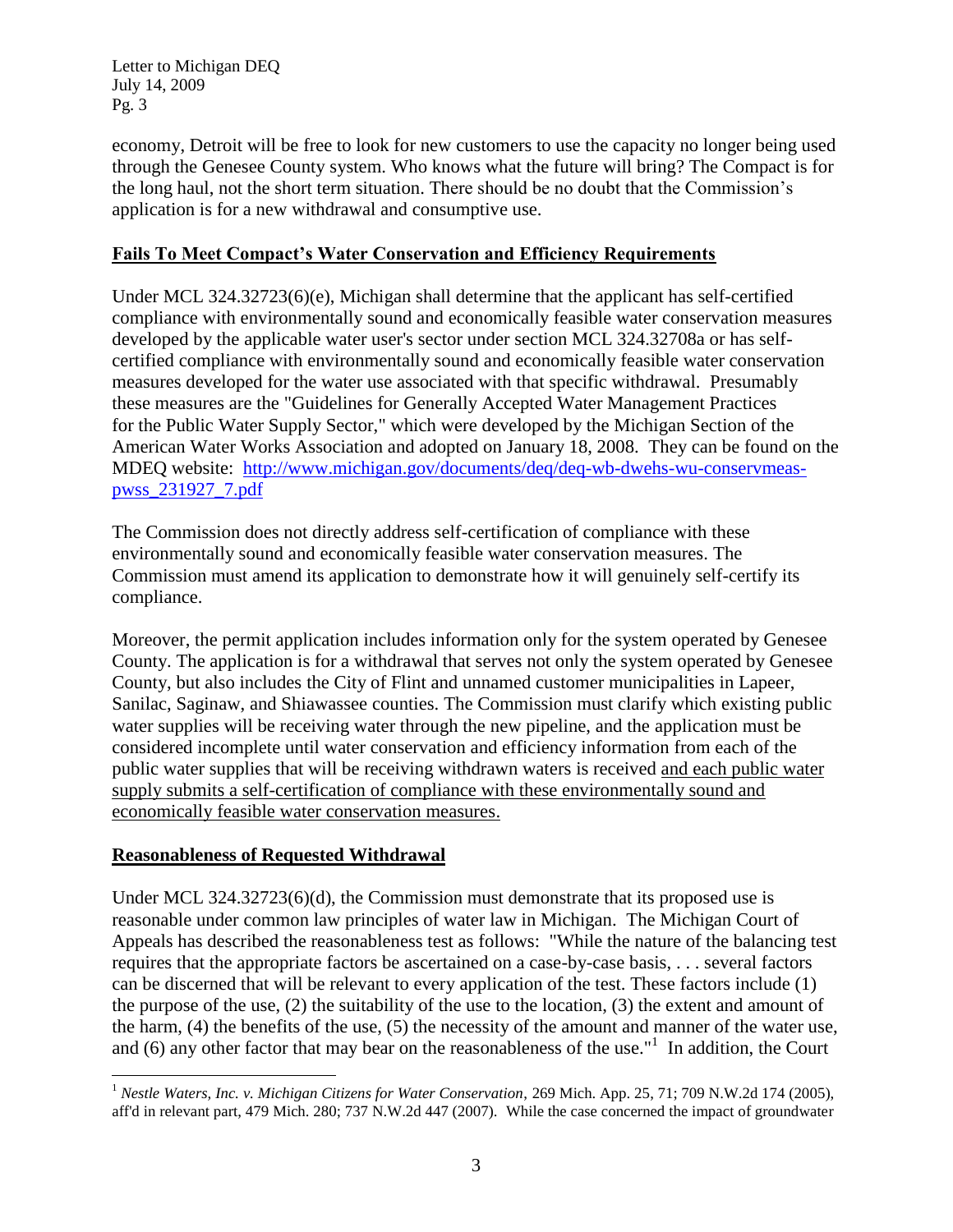of Appeals stated that it would "resort to the Restatement [of the Law, Second, Torts, Section  $850\text{\AA}$ ] as an aid to understanding the role of these factors in the balancing test."<sup>2</sup> The Restatement factors also include the economic value of the use, the social value of the use, the practicality of avoiding the harm by adjusting the use or method of use of one proprietor or the other, the practicality of adjusting the quantity of water used by each proprietor, the protection of existing values of water uses, land, investments and enterprises, and the justice of requiring the user causing harm to bear the loss. $3$ 

We wish to call attention to two critical factors in considering the reasonableness of the requested withdrawal: (1) the impacts of the return of treated wastewater, which could harm other water users and existing resource values; and (2) the necessity of the amount and manner of the withdrawal given the existing alternative of the Detroit system, the efficiencies that can be implemented, and projected demand.

### Return Flow

The proposal seeks to continue the return of treated wastewater at four existing treatment locations along the Flint River. The current and new water is from the same source, and the flow paths and treatment will not be altered. However, the requested withdrawal quantity of 85 mgd is based on estimated future growth in water use of 42 percent. The Commission has not supplied information in its application that the Flint River, at the points of discharge and downstream, can absorb this increased discharge without adverse impacts. The current treatment locations have had dozens of combined sewer overflows in the last year. Those overflows have discharged ten of millions of gallons of raw or undertreated sewage into the Great Lakes on storm events of just slightly more than one inch of rain. Prior to the issuance of a permit, the Commission must be required to evaluate the impact of this increased discharge, the potential of larger storms in the future due to climate change, and submit its findings to the State. We note, a detailed application under the SDWA should require this additional information. Without this information , the State cannot make a determination on whether this withdrawal is reasonable.

The State must also determine that the withdrawal is in compliance with all applicable local, state, and federal laws. Regarding the discharge and return flow, the State is asked to verify that the four current discharging facilities meet all current discharge regulation requirements, and will continue to comply. In the event there is any non-compliance, issuance of a water withdrawal permit must be delayed until after all parties come into compliance with existing laws.

### Withdrawal Amount

The MDEQ must evaluate whether the withdrawal amount and manner is necessary given the existing alternative of the Detroit water system, the efficient use that can be made of the existing

 $\overline{a}$ 

withdrawals on surface water, the Court of Appeals appeared to extend the reasonableness balancing test to all withdrawals. Further clarification by the Michigan Supreme Court may be necessary.

<sup>2</sup> *Id.*

 $3$  Restatement Torts, 2d, § 850A, p 220.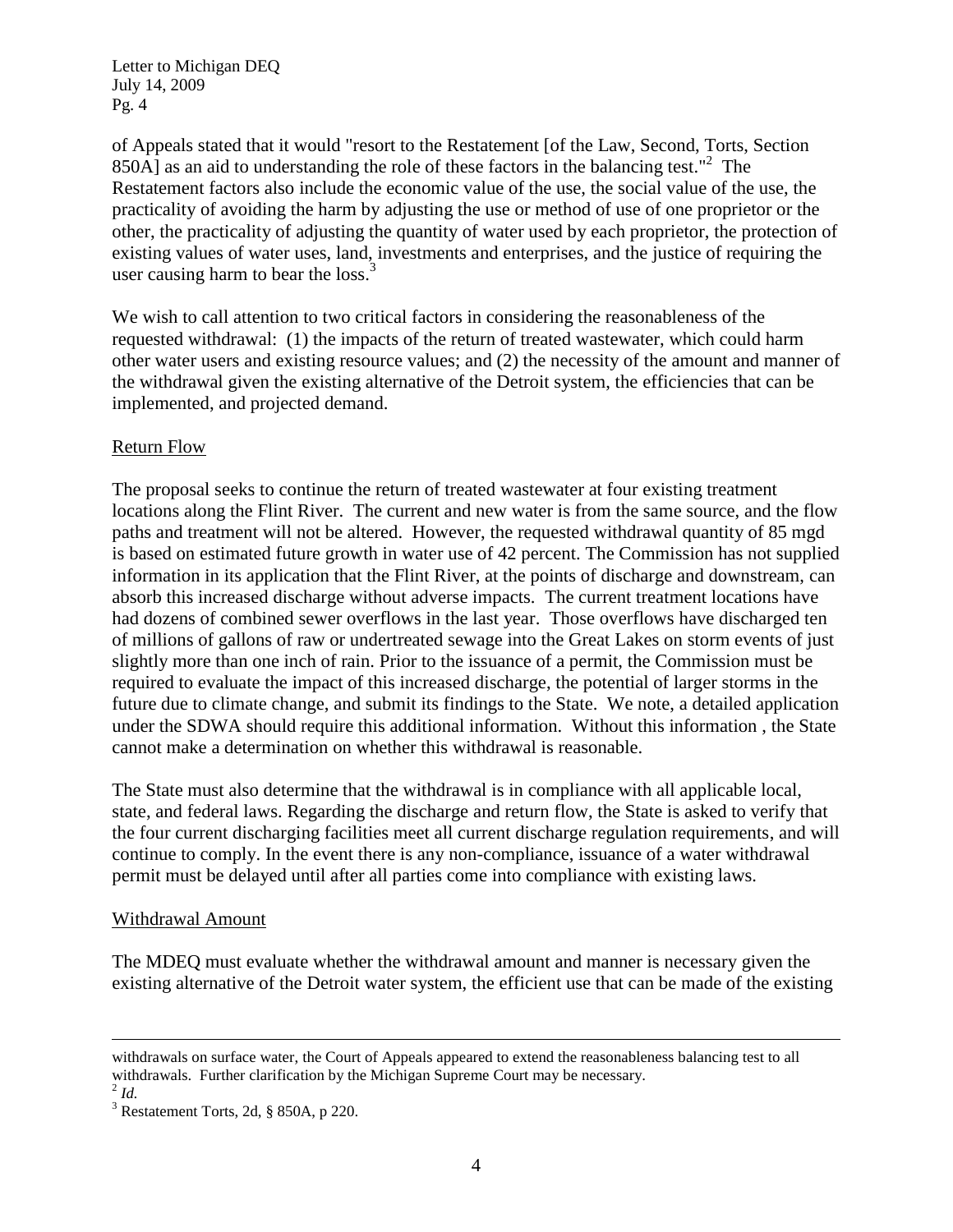supplies, and the efficiencies that can be implemented. $4$  The applicant has not provided sufficient information on any of these points. The Commission's permit application notes that the Genesee County system currently obtains its drinking water from the Detroit system which reports approximately 20% water loss in transmission. The proposed Genesee system expects 5% loss of water. These claims must be evaluated and verified by MDEQ.

In addition, Genesee is requesting a withdrawal level not to exceed 85 MGD. The permit application, on page 13, lists an initial system demand of 55.5 MGD in 2014, and a projected system demand of 78.7 MGD in  $2039$ .<sup>5</sup> The 25 year projections cited by Genesee seem at odds with the current demographics, population and industrial trends, and economic realities in Genesee and Sanilac counties.

The MDEQ must ensure that the basis for the future water estimates is grounded in reasonable official regional estimates of population.

# **Ecological Improvement (Restoration) Measures**

In approving the Compact, the states agreed to protect, conserve, *restore, improve* and effectively manage Great Lakes resources *(emphasis added)*. In considering this first application for a permit, and to meet that obligation, it is critical to establish that approvals for large quantity withdrawals be accompanied by a restorative action that is in addition to those that are unavoidable consequences of receiving and returning Great Lakes water. The Commission should be required to make an affirmative restorative commitment to a resource in the basin.

### **Conclusion**

 $\overline{a}$ 

The Commission's application should not be considered under Part 327 of NREPA and instead the Commission should submit an application under the SDWA.

Moreover, the application is a request for a new withdrawal; and fails to demonstrate how the applicant will genuinely self-certify compliance with the applicable water conservation measures; and fails to demonstrate that the withdrawal is reasonable. Of particular concern is the lack of information pertaining to the potential adverse resource impacts to the Flint River and Lake Huron, and the lack of a sound basis for the requested 85 MGD amount of withdrawal. Therefore, at this time the permit application should be denied unless the Commission provides sufficient information to demonstrate that this project meets the standards set forth in Part 327.

We request that the MDEQ, before further consideration of the application: 1) require the Commission to demonstrate that the Flint River, at points of discharge and downstream, can

<sup>&</sup>lt;sup>4</sup> Section 4.11.5 of the Compact (the reasonableness test in the Compact Decision Making Standard) includes whether the proposed withdrawal is planned in a fashion that provides for efficient use of the water and will avoid or minimize the waste of water, as well as whether efficient use can be made of existing water supplies. These factors are consistent with Michigan common law and should be used in reviewing the permit application. 5 *Id*.